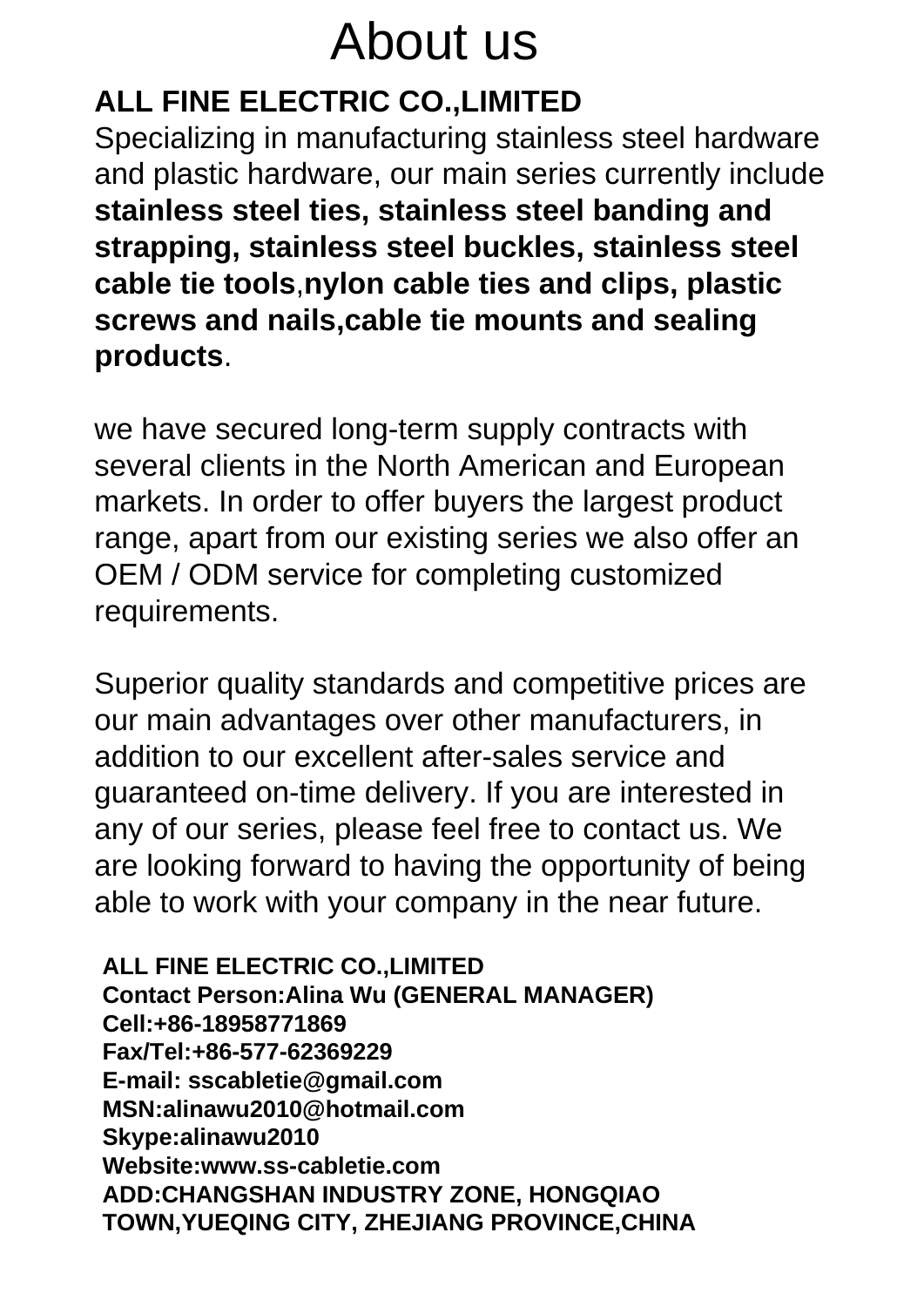# **Stainless Steel Cable Ties**



### **Stianless Steel Cable Ties**

Width : 4.6mm/7.9mm/10mm/12mm/16mm/20mm Length : 150mm-2500mm Tensile Strength : 600LB -1500LB Thickness : 0.25mm-1.2mm Material : Best 304 Grade Stainless Steel / 316 Grade Stainless Steel Working Temperature : From -80 ºC to + 538ºC Color : Natural/Black/Colored Feature : Self-Locking Mechanism Make Excellent Strength and Durability Properties : Security , High Loop Tensile Strength ,Fire Resistance , Chemical Resistance, Smooth Rounded Edges Suitable For All Types of Cable Insulation Application :

Mass Transit , Ship Building , Marine ,Mining , Power Station, Petro-Chemical,Offshore / Underground Cable Laying and Many More Industrial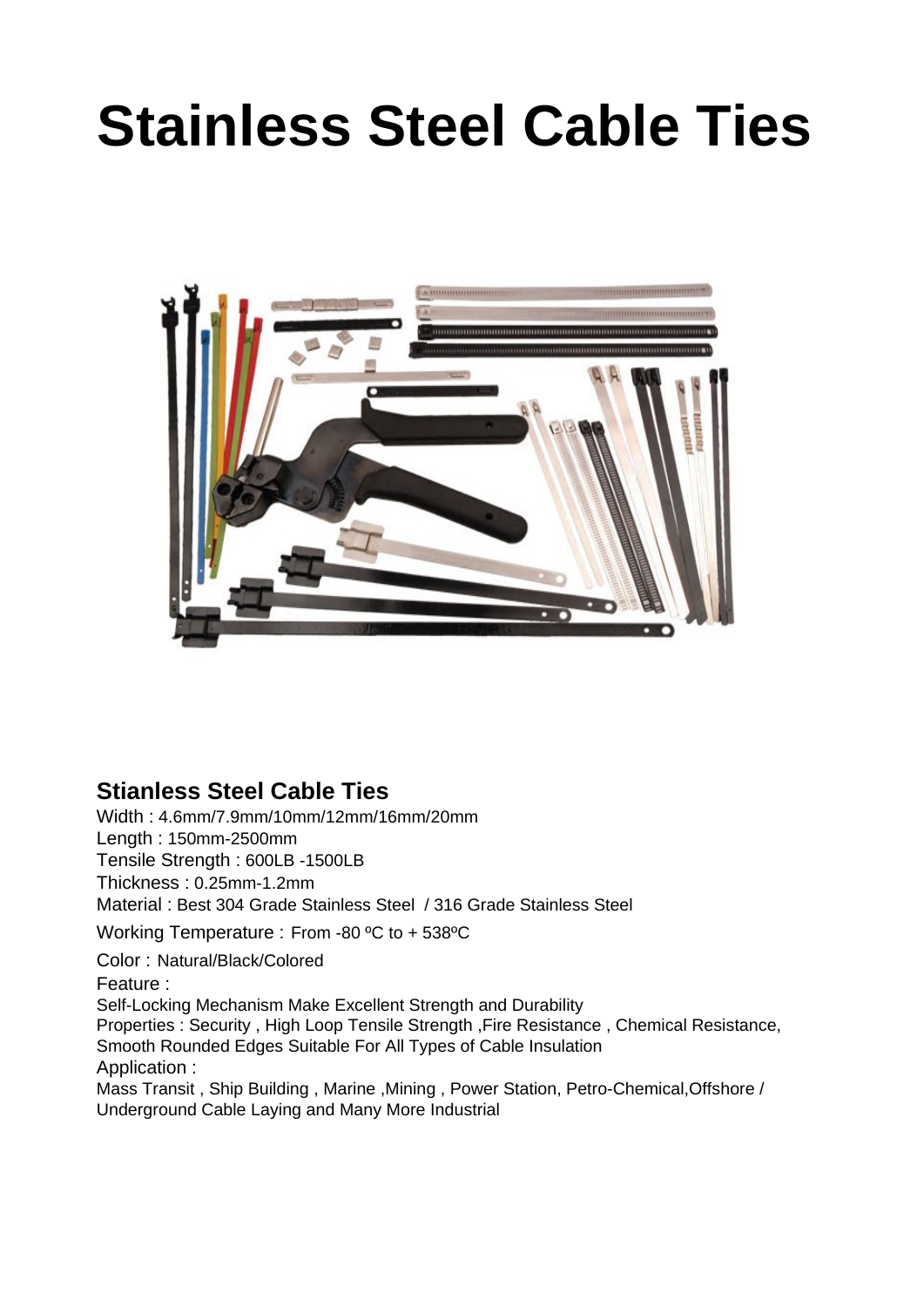### **Stainless Steel Ball Lock Cable Ties**



**Uncoated Cable Ties AFUN Series**



**Epoxy Coated Cable Ties AFEC Series**



**Full Epoxy Coated Cable Ties AFFEC Series**

| Type    | Width (mm) | Length<br>(mm) | Thickness (mm) | Max. Bundle<br>Dia.(mm) | <b>Min Loop</b><br><b>Tensile</b><br>strength (Lb) | Quantity<br>/carton |
|---------|------------|----------------|----------------|-------------------------|----------------------------------------------------|---------------------|
| 4.6x150 | 4.6        | 150            | 0.25           | 37                      | 600                                                | 15000               |
| 4.6x200 | 4.6        | 200            | 0.25           | 50                      | 600                                                | 10000               |
| 4.6x250 | 4.6        | 250            | 0.25           | 63                      | 600                                                | 10000               |
| 4.6x300 | 4.6        | 300            | 0.25           | 76                      | 600                                                | 5000                |
| 4.6x350 | 4.6        | 350            | 0.25           | 89                      | 600                                                | 5000                |
| 4.6x400 | 4.6        | 400            | 0.25           | 102                     | 600                                                | 5000                |
| 4.6x450 | 4.6        | 450            | 0.25           | 115                     | 600                                                | 4000                |
| 4.6x500 | 4.6        | 500            | 0.25           | 128                     | 600                                                | 4000                |
| 7.9x150 | 7.8        | 150            | 0.25           | 37                      | 800                                                | 5000                |
| 7.9x200 | 7.8        | 200            | 0.25           | 50                      | 800                                                | 5000                |
| 7.9x250 | 7.8        | 250            | 0.25           | 63                      | 800                                                | 4000                |
| 7.9x300 | 7.8        | 300            | 0.25           | 76                      | 800                                                | 3000                |
| 7.9x350 | 7.8        | 350            | 0.25           | 89                      | 800                                                | 3000                |
| 7.9x400 | 7.8        | 400            | 0.25           | 102                     | 800                                                | 3000                |
| 7.9x450 | 7.8        | 450            | 0.25           | 115                     | 800                                                | 2500                |
| 7.9x500 | 7.8        | 500            | 0.25           | 128                     | 800                                                | 2500                |
| 7.9x550 | 7.8        | 550            | 0.25           | 141                     | 800                                                | 2500                |
| 7.9x600 | 7.8        | 600            | 0.25           | 154                     | 1200                                               | 2500                |
| 12x150  | 12         | 150            | 0.35           | 37                      | 1200                                               | 2500                |
| 12x200  | 12         | 200            | 0.35           | 50                      | 1200                                               | 2500                |
| 12x250  | 12         | 250            | 0.35           | 63                      | 1200                                               | 2500                |
| 12x300  | 12         | 300            | 0.35           | 76                      | 1200                                               | 2000                |
| 12x350  | 12         | 350            | 0.35           | 89                      | 1200                                               | 2000                |
| 12x400  | 12         | 400            | 0.35           | 102                     | 1200                                               | 1500                |
| 12x450  | 12         | 450            | 0.35           | 115                     | 1200                                               | 1500                |
| 12x500  | 12         | 500            | 0.35           | 128                     | 1200                                               | 1000                |
| 12x550  | 12         | 550            | 0.35           | 141                     | 1200                                               | 1000                |
| 12x600  | 12         | 600            | 0.35           | 154                     | 1200                                               | 1000                |
| 15x200  | 15         | 200            | 0.35           | 50                      | 1500                                               | 1500                |
| 15x250  | 15         | 250            | 0.35           | 63                      | 1500                                               | 1500                |
| 15x300  | 15         | 300            | 0.35           | 76                      | 1500                                               | 1000                |
| 15x350  | 15         | 350            | 0.35           | 89                      | 1500                                               | 1000                |
| 15x400  | 15         | 400            | 0.35           | 102                     | 1500                                               | 1000                |
| 15x450  | 15         | 450            | 0.35           | 115                     | 1500                                               | 1000                |
| 15x500  | 15         | 500            | 0.35           | 128                     | 1500                                               | 1000                |
| 15x550  | 15         | 550            | 0.35           | 141                     | 1500                                               | 1000                |
| 15x600  | 15         | 600            | 0.35           | 154                     | 1500                                               | 1000                |
| 15x650  | 15         | 650            | 0.35           | 167                     | 1500                                               | 800                 |
| 15x700  | 15         | 700            | 0.35           | 180                     | 1500                                               | 800                 |
| 15x800  | 15         | 800            | 0.35           | 193                     | 1500                                               | 800                 |
| 15x1000 | 15         | 1000           | 0.35           | 206                     | 1500                                               | 500                 |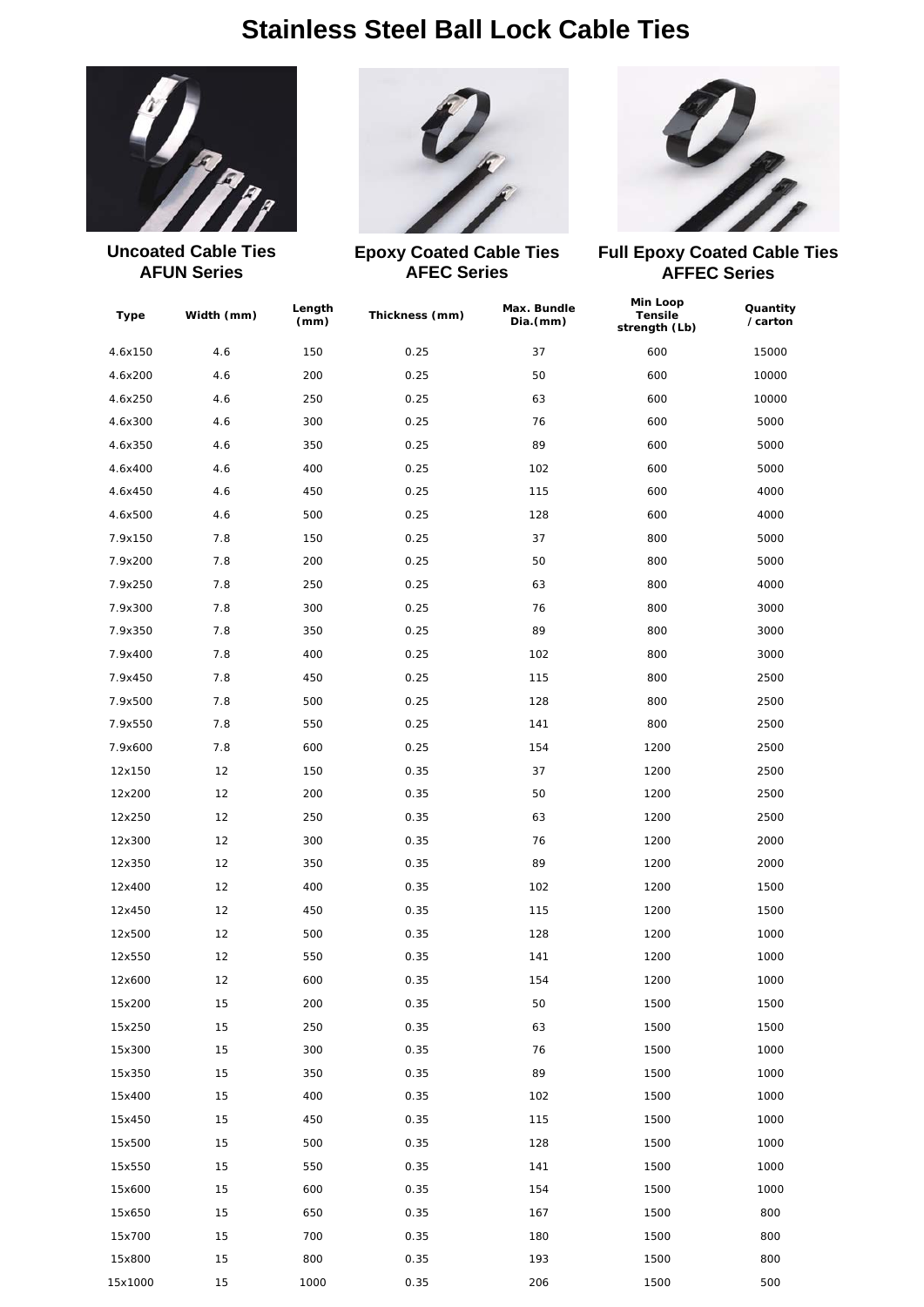# **PVC Coated Stainless Steel Cable Ties**

**AFPC Series**



| Type    | Width (mm) | Length (mm) | Thickness (mm) | Max. Bundle<br>Dia.(mm) | <b>Min Loop</b><br><b>Tensile</b><br>strength<br>(Lb) | Quantity / carton |
|---------|------------|-------------|----------------|-------------------------|-------------------------------------------------------|-------------------|
| 5.6x150 | 5.6        | 150         | 1.2            | 37                      | 350                                                   | 15000             |
| 5.6x200 | 5.6        | 200         | 1.2            | 50                      | 350                                                   | 10000             |
| 5.6x250 | 5.6        | 250         | 1.2            | 63                      | 350                                                   | 10000             |
| 5.6x300 | 5.6        | 300         | 1.2            | 76                      | 350                                                   | 5000              |
| 5.6x350 | 5.6        | 350         | 1.2            | 89                      | 350                                                   | 5000              |
| 5.6x400 | 5.6        | 400         | 1.2            | 102                     | 350                                                   | 5000              |
| 5.6x450 | 5.6        | 450         | 1.2            | 115                     | 350                                                   | 4000              |
| 5.6x500 | 5.6        | 500         | 1.2            | 128                     | 350                                                   | 4000              |
| 5.6x550 | 5.6        | 550         | 1.2            | 141                     | 350                                                   | 2500              |
| 5.6x600 | 5.6        | 600         | 1.2            | 154                     | 350                                                   | 2500              |
| 5.6x650 | 5.6        | 650         | 1.2            | 167                     | 350                                                   | 2000              |
| 5.6x700 | 5.6        | 700         | 1.2            | 180                     | 350                                                   | 2000              |
| 9x150   | 9          | 150         | 1.2            | 37                      | 450                                                   | 5000              |
| 9x200   | 9          | 200         | 1.2            | 50                      | 450                                                   | 5000              |
| 9x250   | 9          | 250         | 1.2            | 63                      | 450                                                   | 4000              |
| 9x300   | 9          | 300         | 1.2            | 76                      | 450                                                   | 3000              |
| 9x350   | 9          | 350         | 1.2            | 89                      | 450                                                   | 3000              |
| 9x400   | 9          | 400         | 1.2            | 102                     | 450                                                   | 3000              |
| 9x450   | 9          | 450         | 1.2            | 115                     | 450                                                   | 2500              |
| 9x500   | 9          | 500         | 1.2            | 128                     | 450                                                   | 2500              |
| 9x550   | 9          | 550         | 1.2            | 141                     | 450                                                   | 2500              |
| 9x600   | 9          | 600         | 1.2            | 154                     | 450                                                   | 2500              |
| 9x650   | 9          | 650         | 1.2            | 167                     | 450                                                   | 2000              |
| 9x700   | 9          | 700         | 1.2            | 180                     | 450                                                   | 2000              |
| 12x150  | 13         | 150         | 1.2            | 37                      | 660                                                   | 5000              |
| 12x200  | 13         | 200         | 1.2            | 50                      | 660                                                   | 5000              |
| 12x250  | 13         | 250         | 1.2            | 63                      | 660                                                   | 2500              |
| 12x300  | 13         | 300         | 1.2            | 76                      | 660                                                   | 2500              |
| 12x350  | 13         | 350         | $1.2\,$        | 89                      | 660                                                   | 2000              |
| 12x400  | 13         | 400         | 1.2            | 102                     | 660                                                   | 1500              |
| 12x450  | $13$       | 450         | $1.2$          | 115                     | 660                                                   | 1500              |
| 12x500  | 13         | 500         | 1.2            | 128                     | 660                                                   | 1000              |
| 12x550  | 13         | 550         | 1.2            | 141                     | 660                                                   | 1000              |
| 12x600  | 13         | 600         | 1.2            | 154                     | 660                                                   | 1000              |
| 12x700  | 13         | 700         | $1.2$          | 180                     | 660                                                   | 800               |
| 16x250  | 16         | 250         | 1.2            | 63                      | 890                                                   | 3000              |
| 16x300  | 16         | 300         | 1.2            | 76                      | 890                                                   | 2500              |
| 16x350  | 16         | 350         | 1.2            | 89                      | 890                                                   | 2500              |
| 16x400  | 16         | 400         | 1.2            | 102                     | 890                                                   | 1000              |
| 16x450  | 16         | 450         | 1.2            | 115                     | 890                                                   | 1000              |
| 16x500  | 16         | 500         | 1.2            | 128                     | 890                                                   | 1000              |
| 16x550  | 16         | 550         | 1.2            | 141                     | 890                                                   | 1000              |
| 16x600  | 16         | 600         | $1.2$          | 154                     | 890                                                   | 1000              |
| 16x700  | 16         | 700         | 1.2            | 180                     | 890                                                   | 800               |
| 16x800  | 16         | 800         | 1.2            | 193                     | 890                                                   | 800               |
| 16x1000 | 16         | 1000        | 1.2            | 206                     | 890                                                   | 500               |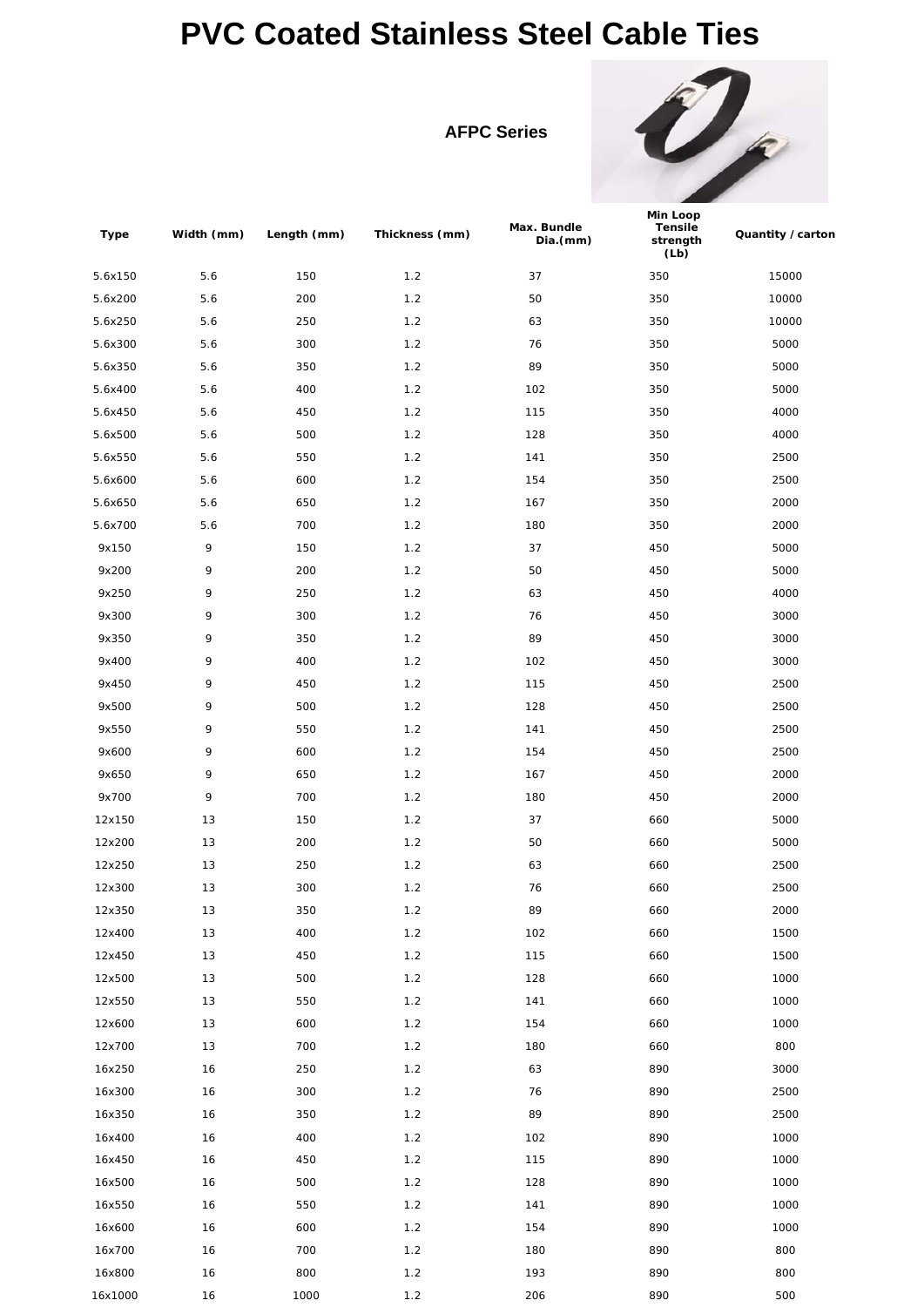### **Stainless Steel Cable Ties Wing Lock Type**



#### **Epoxy Coated Cable Ties Wing Lock Type AFEC-WL Series**

**Uncoated Cable Ties Wing Lock Type AFUN-WL Series**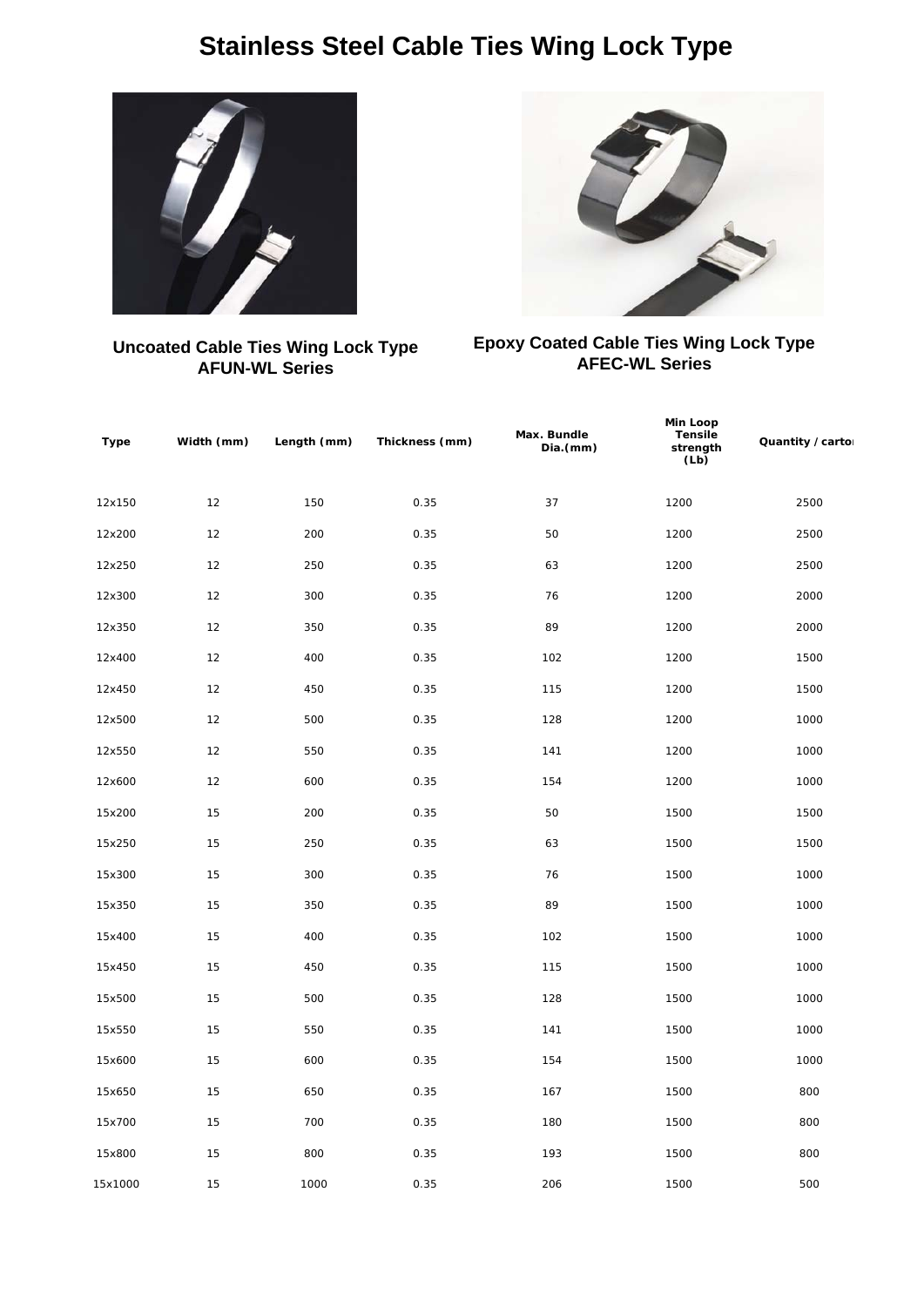# **PVC Coated Stainless Steel Cable Ties Wing Lock Type**





| <b>Type</b> | Width (mm) | Length<br>(mm) | <b>Thickness</b><br>(mm) | Max. Bundle<br>Dia.(mm) | Min Loop<br><b>Tensile</b><br>strength (Lb) | Quantity / carton |
|-------------|------------|----------------|--------------------------|-------------------------|---------------------------------------------|-------------------|
| 12x150      | 13         | 150            | 1.2                      | 37                      | 660                                         | 5000              |
| 12x200      | 13         | 200            | 1.2                      | 50                      | 660                                         | 5000              |
| 12x250      | 13         | 250            | 1.2                      | 63                      | 660                                         | 2500              |
| 12x300      | 13         | 300            | 1.2                      | 76                      | 660                                         | 2500              |
| 12x350      | 13         | 350            | 1.2                      | 89                      | 660                                         | 2000              |
| 12x400      | 13         | 400            | 1.2                      | 102                     | 660                                         | 1500              |
| 12x450      | 13         | 450            | 1.2                      | 115                     | 660                                         | 1500              |
| 12x500      | 13         | 500            | 1.2                      | 128                     | 660                                         | 1000              |
| 12x550      | 13         | 550            | 1.2                      | 141                     | 660                                         | 1000              |
| 12x600      | 13         | 600            | 1.2                      | 154                     | 660                                         | 1000              |
| 12x700      | 13         | 700            | 1.2                      | 180                     | 660                                         | 800               |
| 16x250      | 16         | 250            | 1.2                      | 63                      | 890                                         | 3000              |
| 16x300      | 16         | 300            | 1.2                      | 76                      | 890                                         | 2500              |
| 16x350      | 16         | 350            | 1.2                      | 89                      | 890                                         | 2500              |
| 16x400      | 16         | 400            | 1.2                      | 102                     | 890                                         | 1000              |
| 16x450      | 16         | 450            | 1.2                      | 115                     | 890                                         | 1000              |
| 16x500      | 16         | 500            | 1.2                      | 128                     | 890                                         | 1000              |
| 16x550      | 16         | 550            | 1.2                      | 141                     | 890                                         | 1000              |
| 16x600      | 16         | 600            | 1.2                      | 154                     | 890                                         | 1000              |
| 16x700      | 16         | 700            | 1.2                      | 180                     | 890                                         | 800               |
| 16x800      | 16         | 800            | 1.2                      | 193                     | 890                                         | 800               |
| 16x1000     | 16         | 1000           | 1.2                      | 206                     | 890                                         | 500               |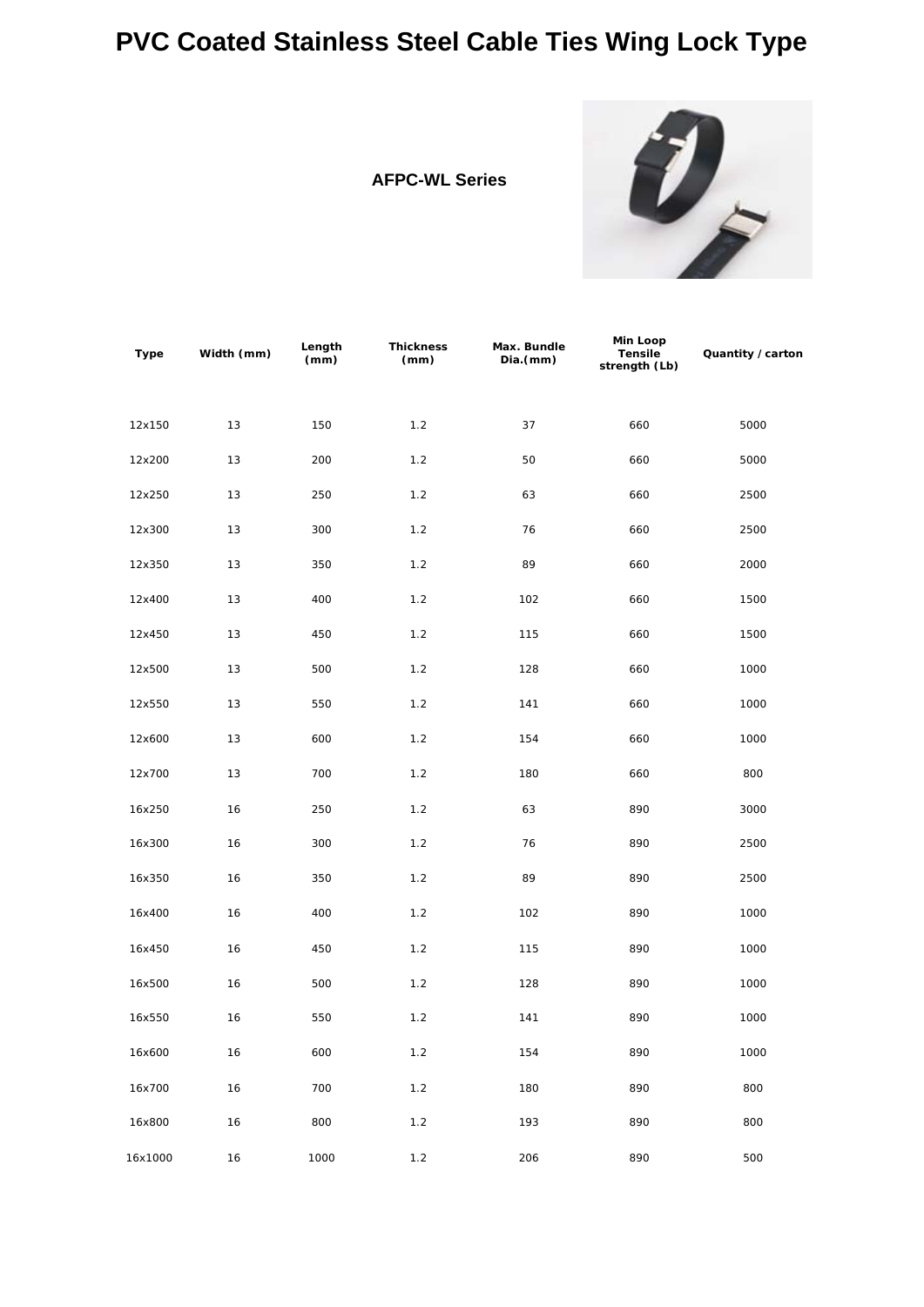# **Stainless Steel Ladder Single Barb Cable Ties**



#### **Uncoated Ladder Single Barb Cable Ties AFUN-LDS Series**



#### **Epoxy Coated Ladder Single Barb Cable Ties AFEC-LDS Series**

| <b>Type</b> | Width (mm) | Length (mm)      | Thickness (mm) | Max. Bundle<br>Dia.(mm) | <b>Min Loop Tensile</b><br>strength (Lb) |
|-------------|------------|------------------|----------------|-------------------------|------------------------------------------|
| 7x150       | 150        | $\overline{7}$   | 0.25           | 33                      | 1120                                     |
| 7x225       | 225        | $\boldsymbol{7}$ | 0.25           | 57                      | 1120                                     |
| 7x300       | 300        | $\overline{7}$   | 0.25           | 81                      | 1120                                     |
| 7x335       | 335        | $\overline{7}$   | 0.25           | 92                      | 1120                                     |
| 7x400       | 400        | $\overline{7}$   | 0.25           | 113                     | 1120                                     |
| 7x450       | 450        | $\overline{7}$   | 0.25           | 129                     | 1120                                     |
| 7x490       | 490        | $\overline{7}$   | 0.25           | 141                     | 1120                                     |
| 7x550       | 550        | $\boldsymbol{7}$ | 0.25           | 161                     | 1120                                     |
| 7x600       | 600        | $\overline{7}$   | 0.25           | 176                     | 1120                                     |
| 7x650       | 650        | $\boldsymbol{7}$ | 0.25           | 192                     | 1120                                     |
| 7x700       | 700        | $\overline{7}$   | 0.25           | 208                     | 1120                                     |
| 7x750       | 750        | $\overline{7}$   | 0.25           | 224                     | 1120                                     |
| 7x800       | 800        | $\overline{7}$   | 0.25           | 240                     | 1120                                     |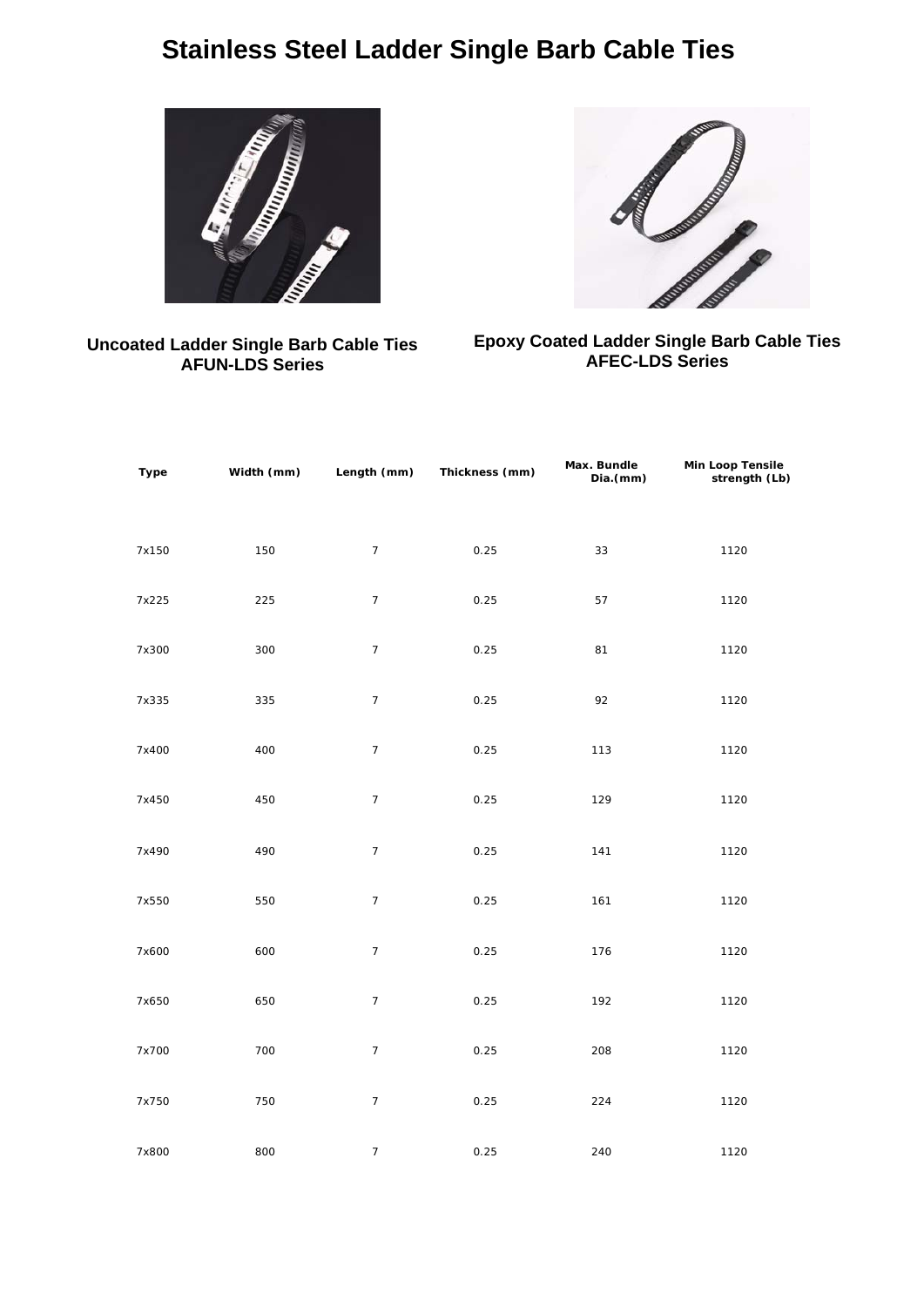# **Stainless Steel Ladder Multi Lock Cable Ties**





#### **Uncoated Ladder Multi lock Cable Ties AFUN-LDM Series**

#### **Epoxy Coated Ladder Multi lock Cable Ties AFEC-LDM Series**

| <b>Type</b> | Width (mm) | Length (mm)    | Thickness (mm) | Max. Bundle<br>Dia.(mm) | <b>Min Loop Tensile</b><br>strength (Lb) |
|-------------|------------|----------------|----------------|-------------------------|------------------------------------------|
| 7x150       | 150        | $\overline{7}$ | 0.25           | 33                      | 1120                                     |
| 7x225       | 225        | $\overline{7}$ | 0.25           | 57                      | 1120                                     |
| 7x300       | 300        | $\overline{7}$ | 0.25           | 81                      | 1120                                     |
| 7x335       | 335        | $\overline{7}$ | 0.25           | 92                      | 1120                                     |
| 7x400       | 400        | $\overline{7}$ | 0.25           | 113                     | 1120                                     |
| 7x450       | 450        | $\overline{7}$ | 0.25           | 129                     | 1120                                     |
| 7x490       | 490        | $\overline{7}$ | 0.25           | 141                     | 1120                                     |
| 7x550       | 550        | $\overline{7}$ | 0.25           | 161                     | 1120                                     |
| 7x600       | 600        | $\overline{7}$ | 0.25           | 176                     | 1120                                     |
| 7x650       | 650        | $\overline{7}$ | 0.25           | 192                     | 1120                                     |
| 7x700       | 700        | $\overline{7}$ | 0.25           | 208                     | 1120                                     |
| 7x750       | 750        | $\overline{7}$ | 0.25           | 224                     | 1120                                     |
| 7x800       | 800        | $\overline{7}$ | 0.25           | 240                     | 1120                                     |
| 12x150      | 150        | 12             | 0.25           | 33                      | 1800                                     |
| 12x225      | 225        | 12             | 0.25           | 57                      | 1800                                     |
| 12x300      | 300        | 12             | 0.25           | 81                      | 1800                                     |
| 12x335      | 335        | 12             | 0.25           | 92                      | 1800                                     |
| 12x400      | 400        | 12             | 0.25           | 113                     | 1800                                     |
| 12x450      | 450        | 12             | 0.35           | 129                     | 1800                                     |
| 12x490      | 490        | 12             | 0.35           | 141                     | 1800                                     |
| 12x550      | 550        | 12             | 0.35           | 161                     | 1800                                     |
| 12x600      | 600        | 12             | 0.35           | 176                     | 1800                                     |
| 12x650      | 650        | 12             | 0.35           | 192                     | 1800                                     |
| 12x700      | 700        | 12             | 0.35           | 208                     | 1800                                     |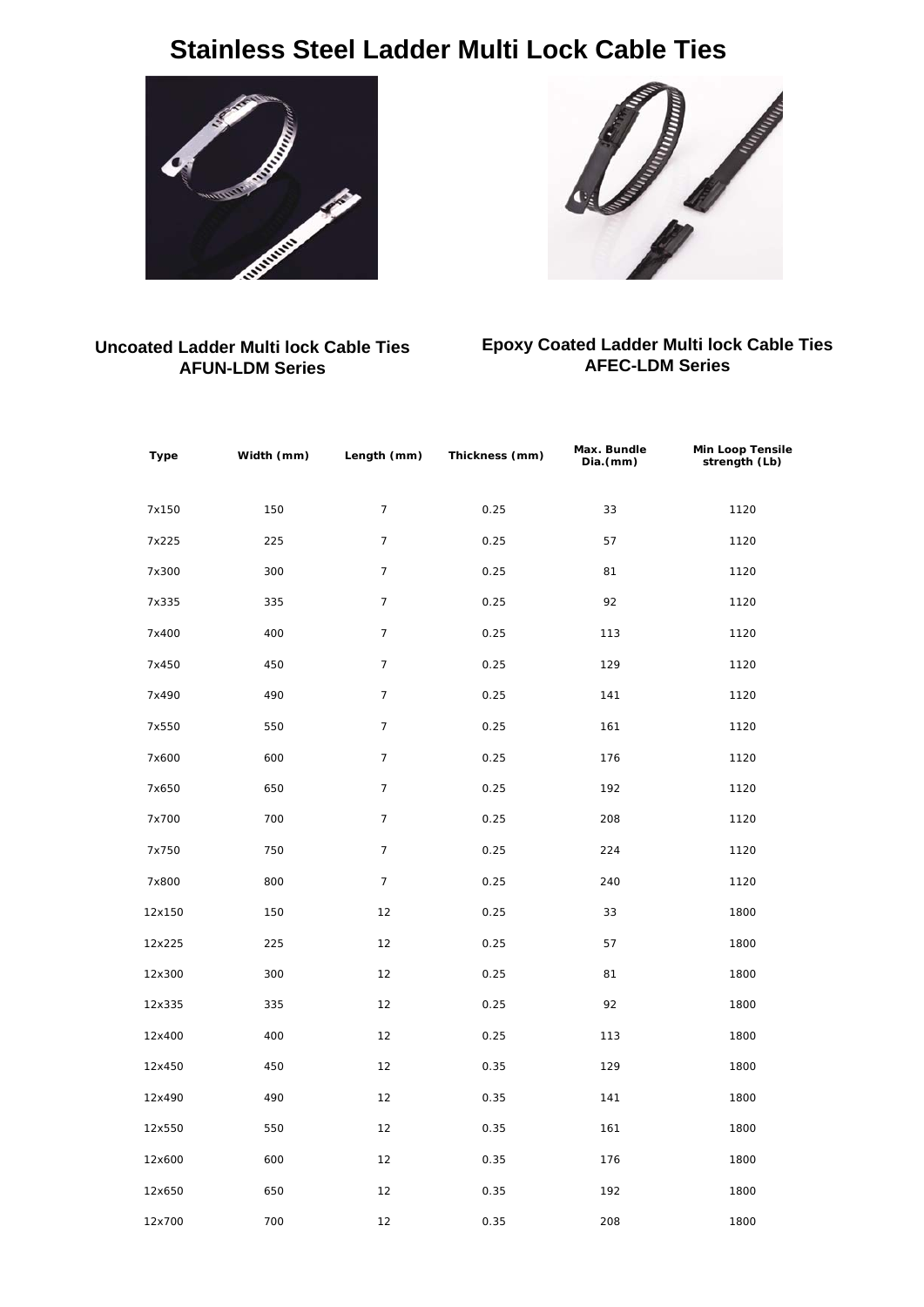### **Stainless Steel Releasable Cable Ties**



**Uncoated Releasable Cable Ties AFUN-RE Series**



#### **Epoxy Coated Releasable Cable Ties AFEC-RE Series**

| Type    | Width (mm) | Length (mm) | Thickness (mm) | Max. Bundle<br>Dia.(mm) | <b>Min Loop</b><br><b>Tensile strength</b><br>(Lb) |
|---------|------------|-------------|----------------|-------------------------|----------------------------------------------------|
| 6.3x150 | 150        | 6.3         | 0.25           | 33                      | 1000                                               |
| 6.3x190 | 190        | 6.3         | 0.25           | 46                      | 1000                                               |
| 6.3x250 | 250        | 6.3         | 0.25           | 65                      | 1000                                               |
| 6.3x300 | 300        | 6.3         | 0.25           | 81                      | 1000                                               |
| 6.3x350 | 350        | 6.3         | 0.25           | 97                      | 1000                                               |
| 6.3x400 | 400        | 6.3         | 0.25           | 113                     | 1000                                               |
| 6.3x450 | 450        | 6.3         | 0.25           | 129                     | 1000                                               |
| 6.3x490 | 490        | 6.3         | 0.25           | 141                     | 1000                                               |
| 6.3x550 | 550        | 6.3         | 0.25           | 161                     | 1000                                               |
| 6.3x600 | 600        | 6.3         | 0.25           | 176                     | 1000                                               |
| 6.3x650 | 650        | 6.3         | 0.25           | 192                     | 1000                                               |
| 6.3x700 | 700        | 6.3         | 0.25           | 208                     | 1000                                               |
| 10x150  | 150        | 10          | 0.25           | 33                      | 1200                                               |
| 10x190  | 190        | 10          | 0.25           | 46                      | 1200                                               |
| 10x250  | 250        | 10          | 0.25           | 65                      | 1200                                               |
| 10x300  | 300        | 10          | 0.25           | 81                      | 1200                                               |
| 10x350  | 350        | 10          | 0.25           | 97                      | 1200                                               |
| 10x400  | 400        | 10          | 0.25           | 113                     | 1200                                               |
| 10x450  | 450        | 10          | 0.35           | 129                     | 1200                                               |
| 10x490  | 490        | 10          | 0.35           | 141                     | 1200                                               |
| 10x550  | 550        | $10$        | 0.35           | 161                     | 1200                                               |
| 10x600  | 600        | $10$        | 0.35           | 176                     | 1200                                               |
| 10x650  | 650        | $10$        | 0.35           | 192                     | 1200                                               |
| 10x700  | 700        | $10$        | 0.35           | 208                     | 1200                                               |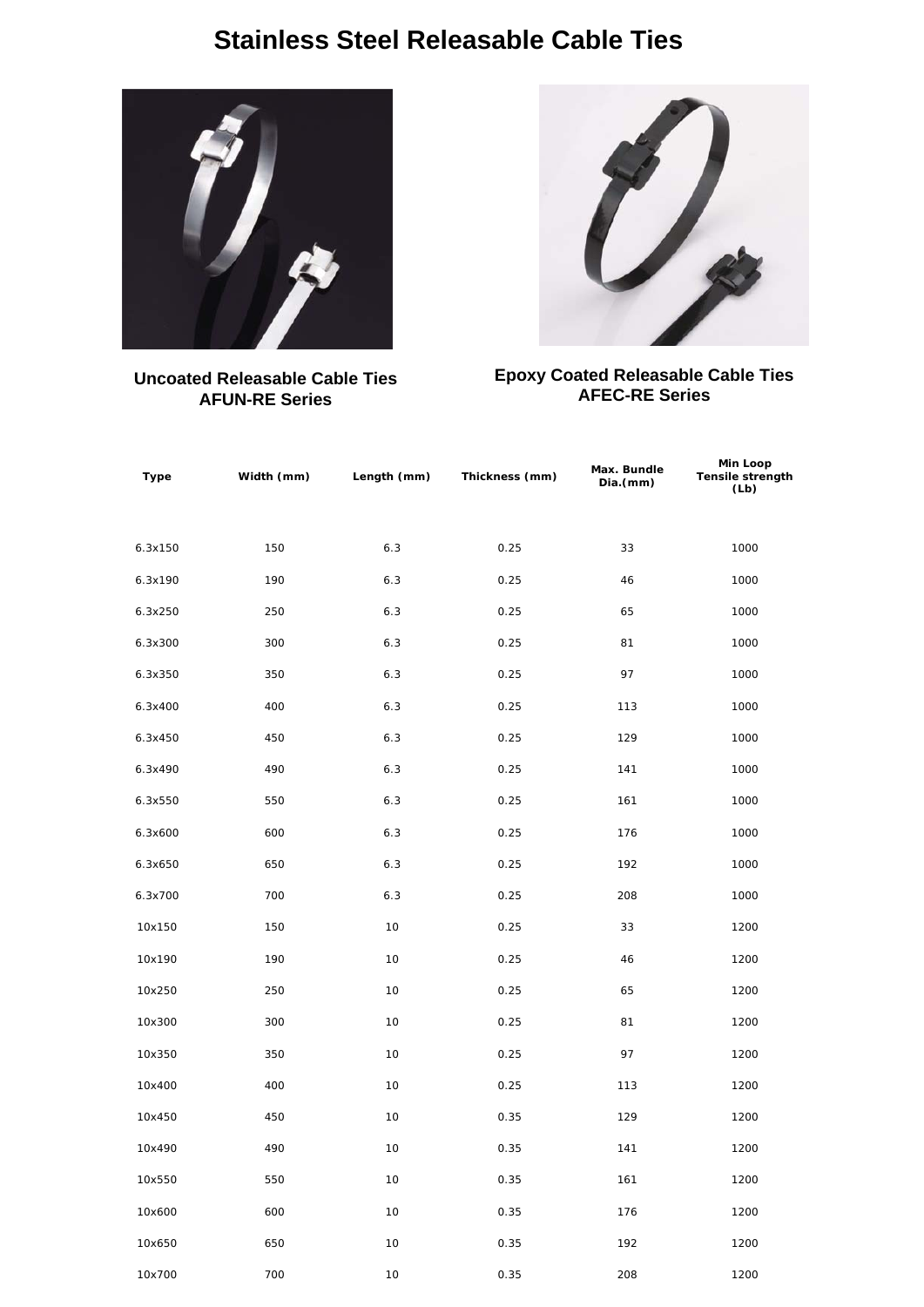# **Stainless Steel Cable Ties Spring Type**



**AFUN-SP Series Uncoated**

| <b>Type</b> | Width (mm) | Length (mm) | Thickness (mm) | Max. Bundle<br>Dia.(mm) | <b>Min Loop Tensile</b><br>strength (Lb) |
|-------------|------------|-------------|----------------|-------------------------|------------------------------------------|
| 4.6x150     | 4.6        | 150         | 0.25           | 37                      | 600                                      |
| 4.6x200     | 4.6        | 200         | 0.25           | 50                      | 600                                      |
| 4.6x250     | 4.6        | 250         | 0.25           | 63                      | 600                                      |
| 4.6x300     | 4.6        | 300         | 0.25           | 76                      | 600                                      |
| 4.6x350     | 4.6        | 350         | 0.25           | 89                      | 600                                      |
| 4.6x400     | 4.6        | 400         | 0.25           | 102                     | 600                                      |
| 4.6x450     | 4.6        | 450         | 0.25           | 115                     | 600                                      |
| 4.6x500     | 4.6        | 500         | 0.25           | 128                     | 600                                      |
| 7.9x150     | 7.8        | 150         | 0.25           | 37                      | 800                                      |
| 7.9x200     | 7.8        | 200         | 0.25           | 50                      | 800                                      |
| 7.9x250     | 7.8        | 250         | 0.25           | 63                      | 800                                      |
| 7.9x300     | 7.8        | 300         | 0.25           | 76                      | 800                                      |
| 7.9x350     | 7.8        | 350         | 0.25           | 89                      | 800                                      |
| 7.9x400     | 7.8        | 400         | 0.25           | 102                     | 800                                      |
| 7.9x450     | 7.8        | 450         | 0.25           | 115                     | 800                                      |
| 7.9x500     | 7.8        | 500         | 0.25           | 128                     | 800                                      |
| 7.9x550     | 7.8        | 550         | 0.25           | 141                     | 800                                      |
| 7.9x600     | 7.8        | 600         | 0.25           | 154                     | 800                                      |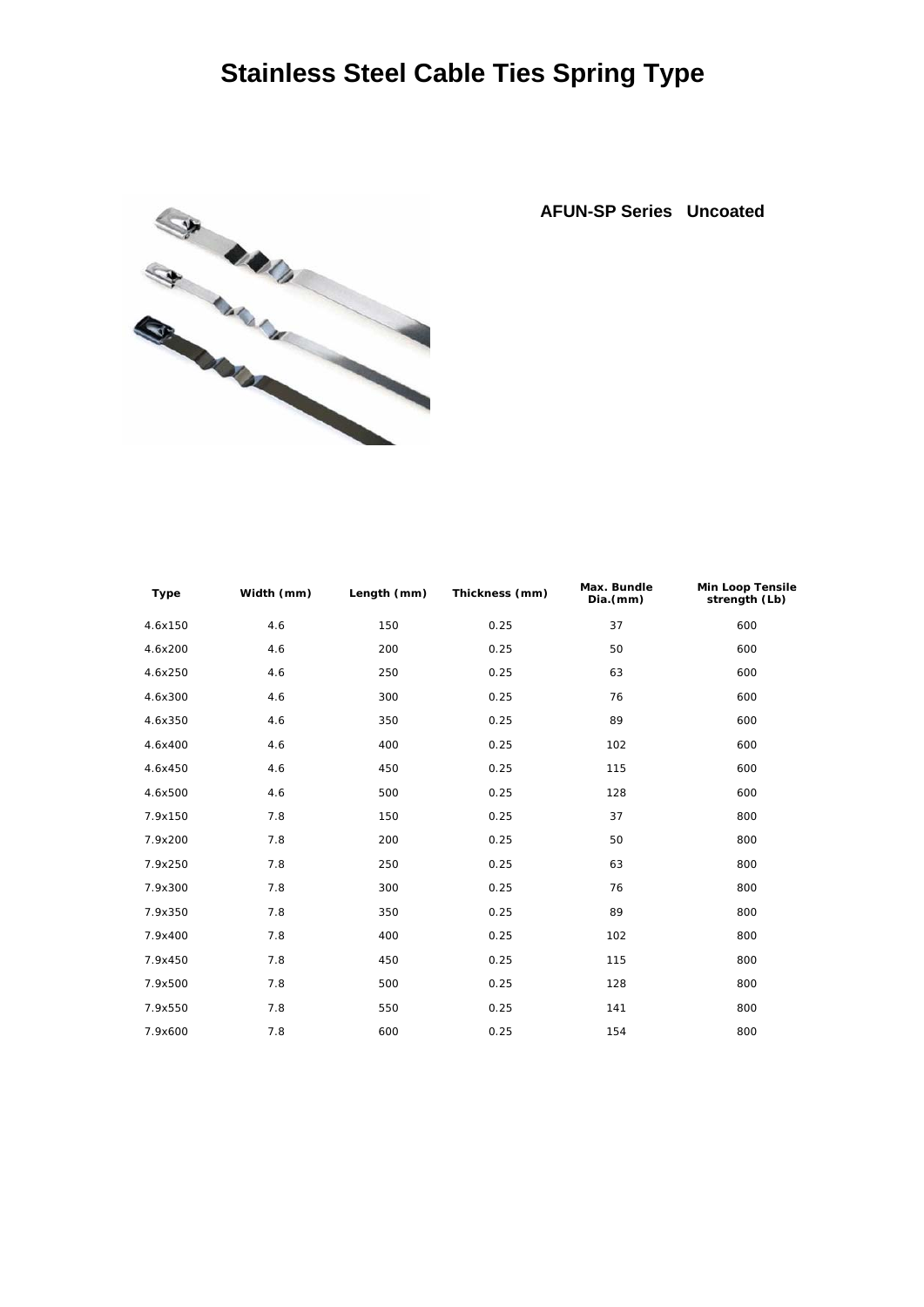# **Stainless Steel Marker Tags**

**AFUN-TG Series**



| <b>Type</b> | Width (mm) | Length (mm)    |
|-------------|------------|----------------|
|             |            |                |
| 1050        | 10         | 50             |
| 1089        | 10         | 89             |
| 1270        | 12         | $\overline{7}$ |
| 1989        | 19         | 89             |
| 2080        | 20         | 80             |
| 2650        | 26         | 50             |
| 3060        | 30         | 60             |
| 12100       | 12         | 100            |
| 15110       | 15         | 110            |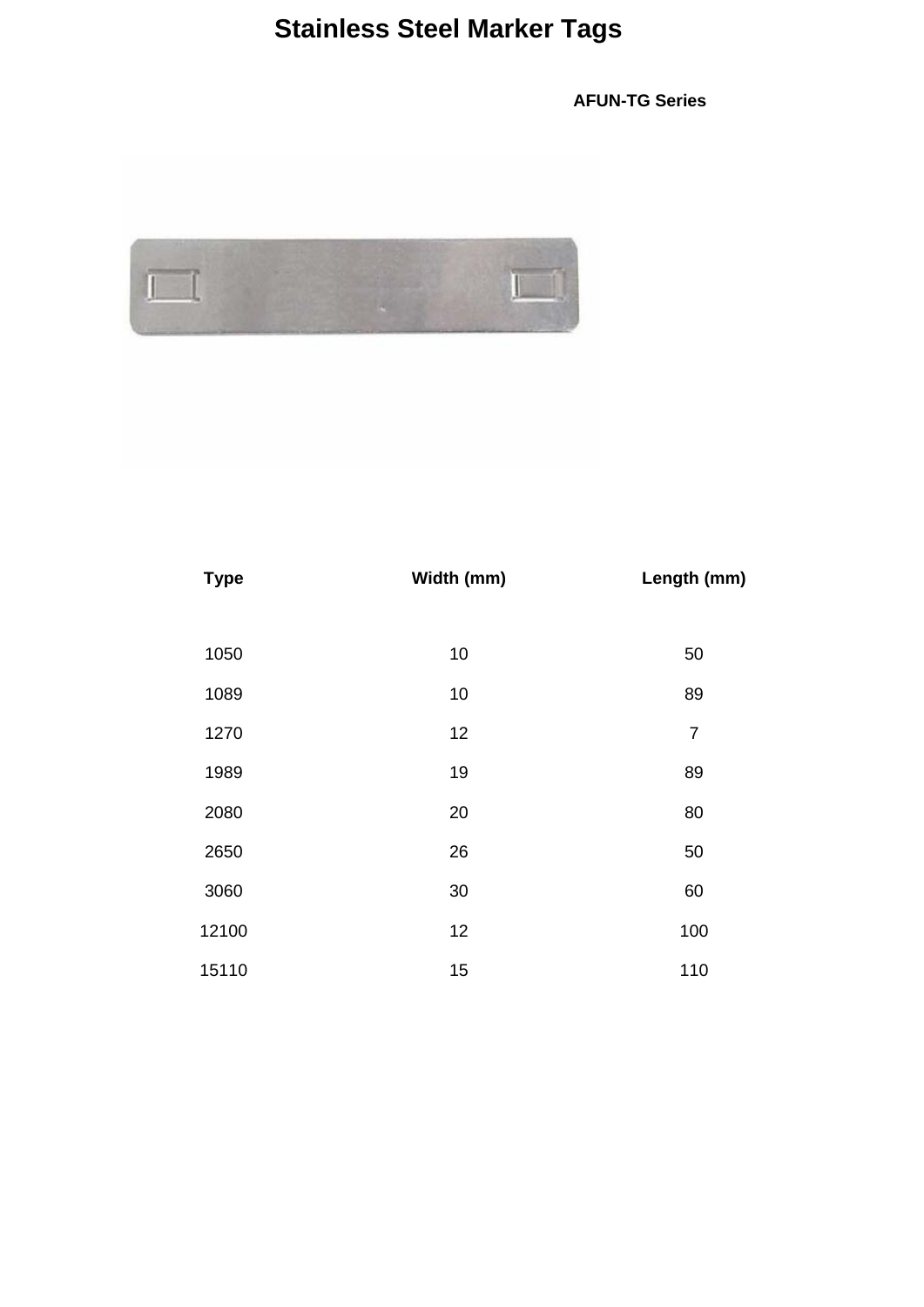# **Stainless Steel Banding Strap-Bare Type**

| <b>Type</b> | Width<br>(mm) | Length<br>(M) | <b>Thickness</b><br>(mm) | <b>Fit Buckle</b> | <b>Suit Tool</b> |
|-------------|---------------|---------------|--------------------------|-------------------|------------------|
| 8x0.3       | 8             | 30/50         | 0.3                      | $L - 8$           | <b>LOG</b>       |
| 10x0.3      | 10            | 30/50         | 0.3                      | $L-10$            | <b>LOG</b>       |
| 12x0.5      | 12            | 25/30         | 0.5                      | $L-12$            | <b>LOA</b>       |
| 15x0.4      | 15            | 25/30         | 0.4                      | $L-15$            | <b>LOA</b>       |
| 16x0.76     | 16            | 25/30         | 0.76                     | $L-16$            | <b>LOA</b>       |
| 19x0.76     | 19            | 25/30         | 0.76                     | $L-19$            | LOL              |

## **Stainless Steel Strap-Epoxy Coated Type**

| 8x0.3   | 8  | 30/50 | 0.3  | $L - 8$  | <b>LOG</b> |
|---------|----|-------|------|----------|------------|
| 10x0.3  | 10 | 30/50 | 0.3  | $L-10$   | <b>LOG</b> |
| 12x0.5  | 12 | 25/30 | 0.5  | $L-12$   | <b>LOA</b> |
| 15x0.4  | 15 | 25/30 | 0.4  | $L-15$   | <b>LOA</b> |
| 16x0.76 | 16 | 25/30 | 0.76 | $L-16$   | <b>LOA</b> |
| 19x0.76 | 19 | 25/30 | 0.76 | $L - 19$ | LOL        |

# **Stainless Steel Strap-PVC Coated Type**

| 9x1.2  | Q  | 20 |     | $L - 9$ | LQG      |
|--------|----|----|-----|---------|----------|
| 13x1.2 | 13 | 20 | 1.2 | $L-13$  | LOB, LOA |
| 16x1.2 | 16 | 20 | 1.2 | $L-16$  | LOB, LOA |

#### **AFUN-STR Series**



#### **AFEC-STR Series**



#### **AFPC-STR Series**



### **Stainless Steel Buckle**